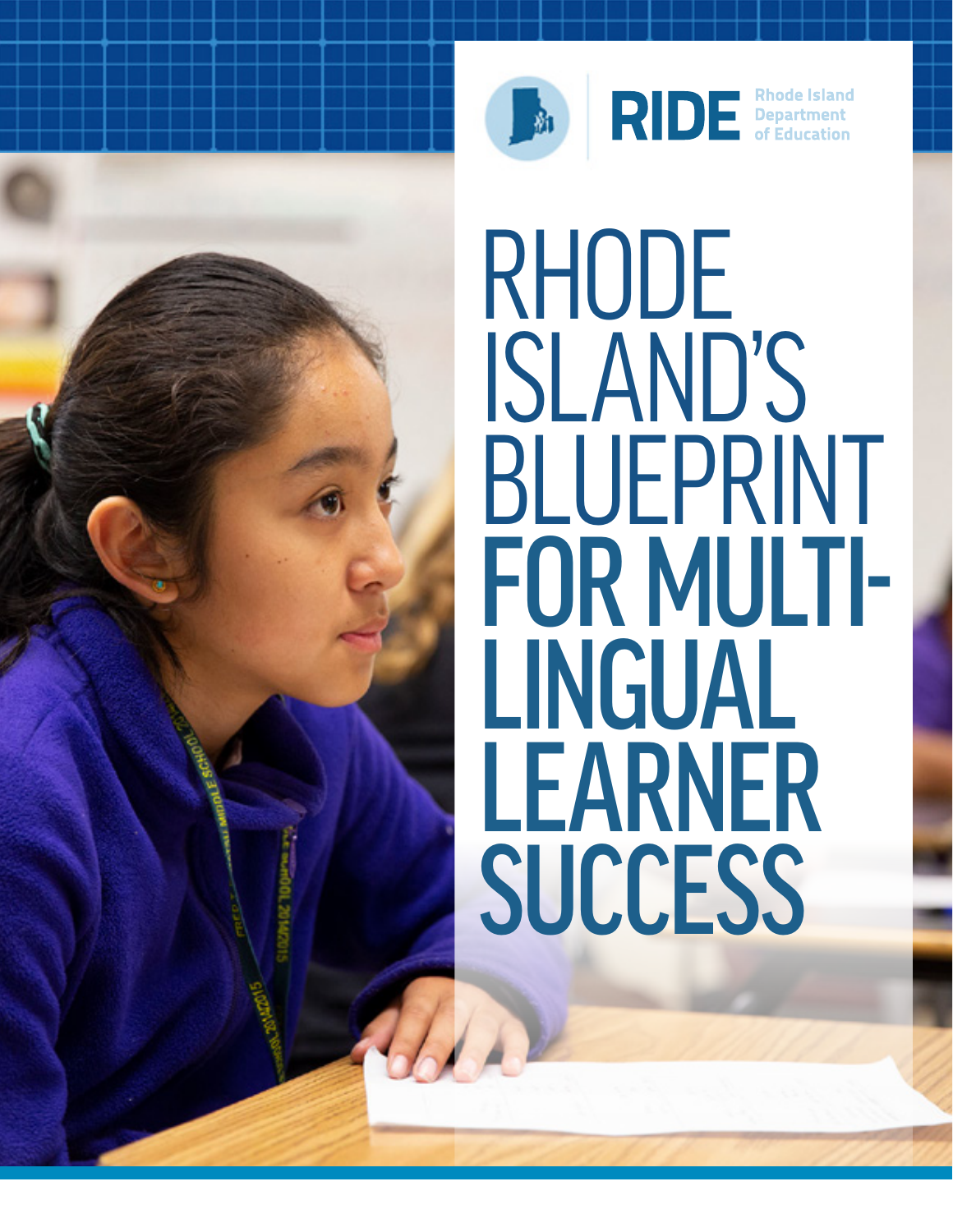Rhode Island is home to 23,931 current<br>
Rhode Island is home to 23,931 current<br>
and former multilingual learner (MLL)<br>
students' who collectively speak more than<br>
100 languages. They comprise 16 percent<br>
of Rhode Island's and former multilingual learner (MLL) students<sup>1</sup> who collectively speak more than 100 languages. They comprise 16 percent of Rhode Island's student population. All Rhode Island educators<sup>2</sup> are tasked with providing high-quality instruction so MLLs succeed in learning English and grade-level content and graduate ready for college, career, and life. MLLs must be supported every day in every classroom with instruction that draws on their cultural and language assets, engages them in rigorous academic instruction and discourse, integrates academic language and content, and provides ongoing assessment and feedback.

**INTRO-**

<sup>1</sup> All data is based on RI public school enrollment from the end of the 2018–2019 school year.

<sup>&</sup>lt;sup>2</sup> "Educators" is used broadly to refer to teachers, administrators, and other school staff who shape MLLs' educational experiences.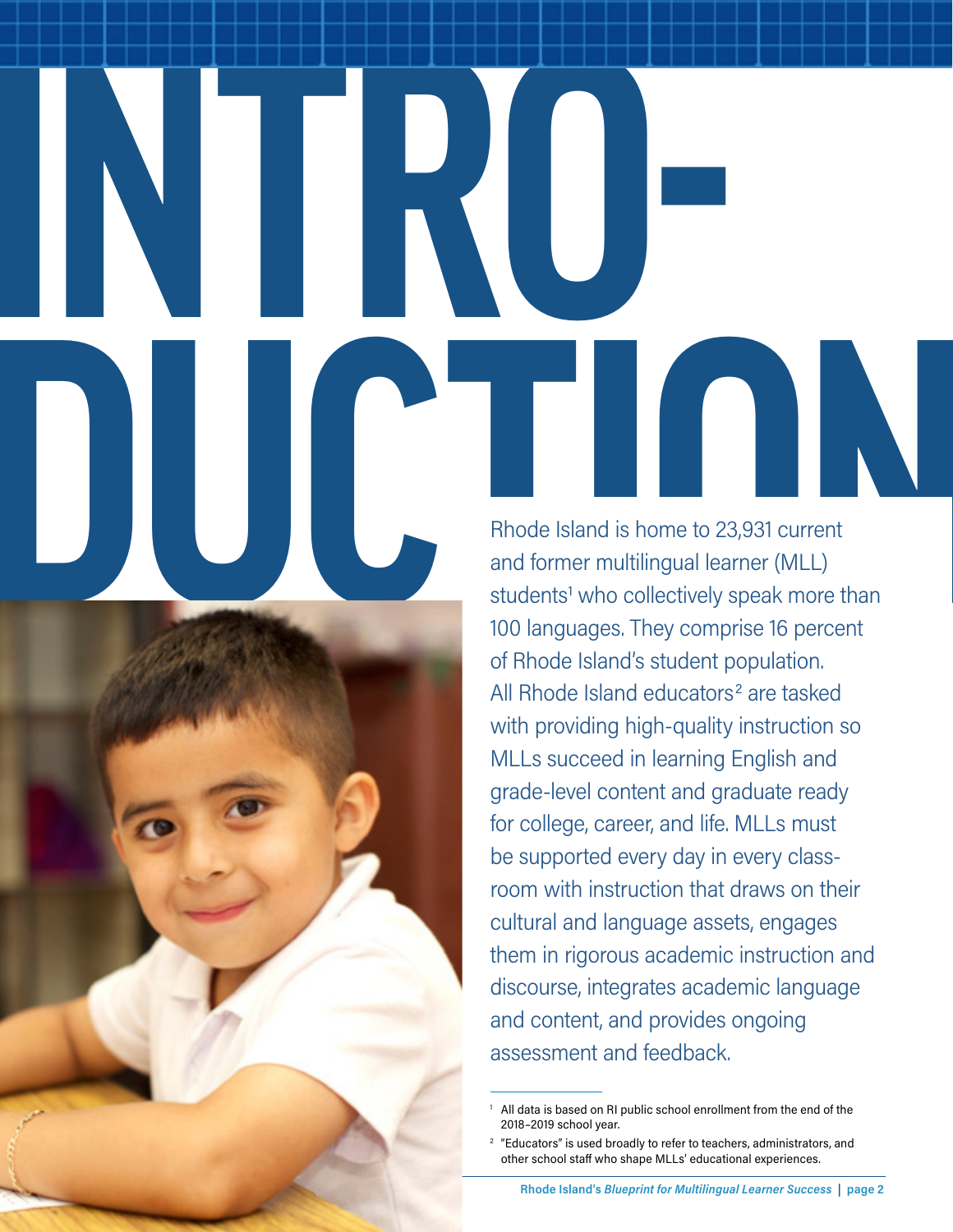To guide the shifts in educational practice necessary for MLLs to thrive, the Rhode Island Department of Education (RIDE) Planning Team recruited individuals from local education agencies, universities, community organizations, and offices at RIDE and the Providence Public School District (PPSD) to form workgroups. These workgroups created the *Blueprint for MLL Success*. The *Blueprint* specifies the systemic practices required for MLLs to succeed and is the underlying policy framework for the *Strategic Plan for MLL Success*.

The *Blueprint* includes a **vision** for MLLs and a set of interrelated **principles** to strengthen educational policies, programs, and practices for all MLLs. The vision captures the expressed aspirations of our MLLs, families, educators, and community members.

#### Figure 1. Key characteristics of successful MLLs

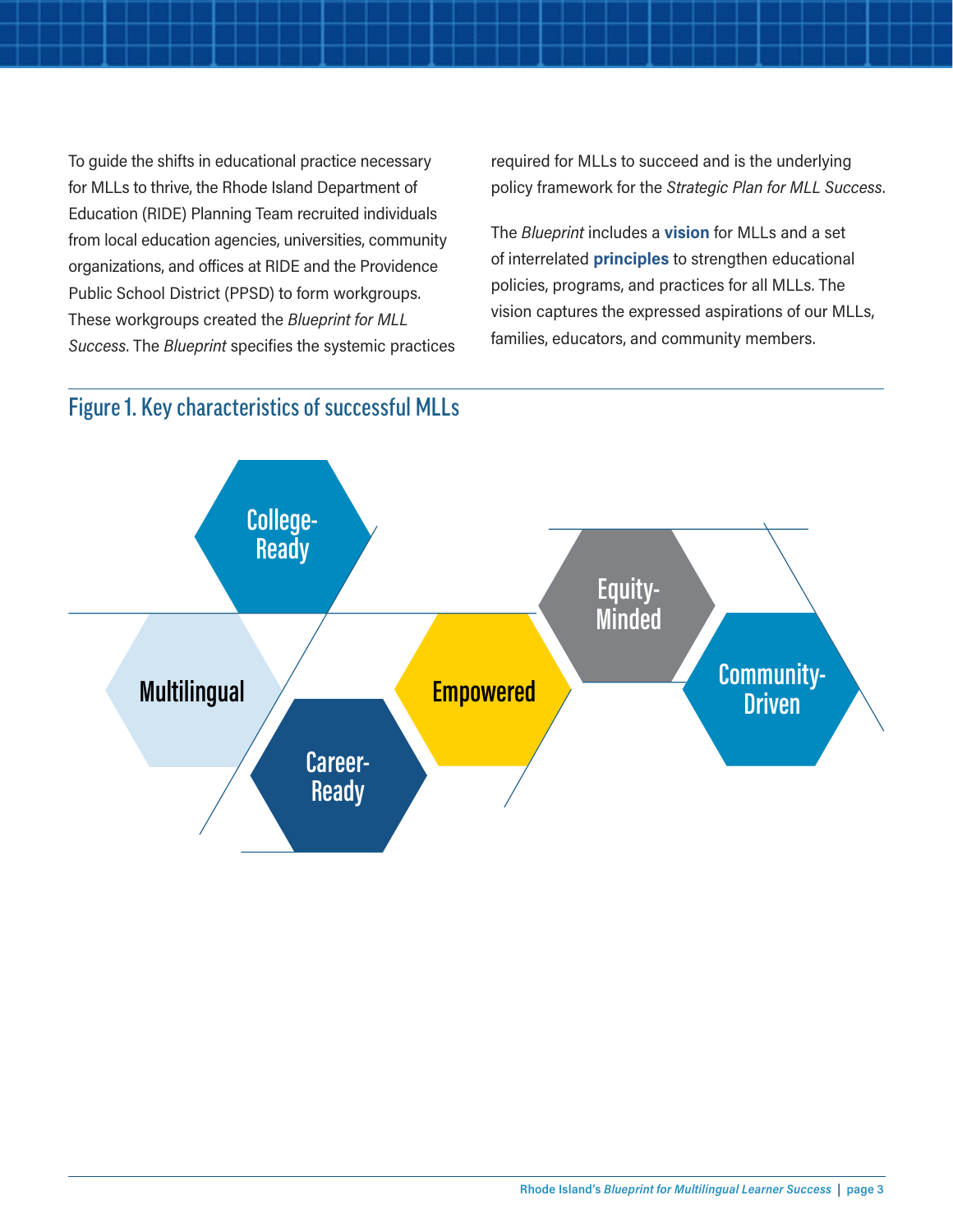All multilingual learners in the state<br>All multilingual learners in the state<br>of Rhode Island are empowered with of Rhode Island are empowered with high-quality instructional opportunities, including multilingual education, that leverage their cultural and linguistic assets, promote college and career readiness, and prepare them to thrive socially, politically, and economically, both in our state and globally.

This vision calls for evidence-based instruction and enrichment opportunities for MLLs, aligned to college preparatory grade-level standards.

Rhode Island's Principles for MLL Success establish what must be in place to realize this vision. The principles are intended to anchor the systemic improvement of policy, regulations, guidance, services, and supports at the state, district, school, and classroom levels. Application of these five dynamic, interrelated, and interdependent principles requires shared responsibility. All educators at all levels of the schooling system must work to develop MLLs' academic and linguistic capacities within environments that respect, value, and sustain their languages and cultures.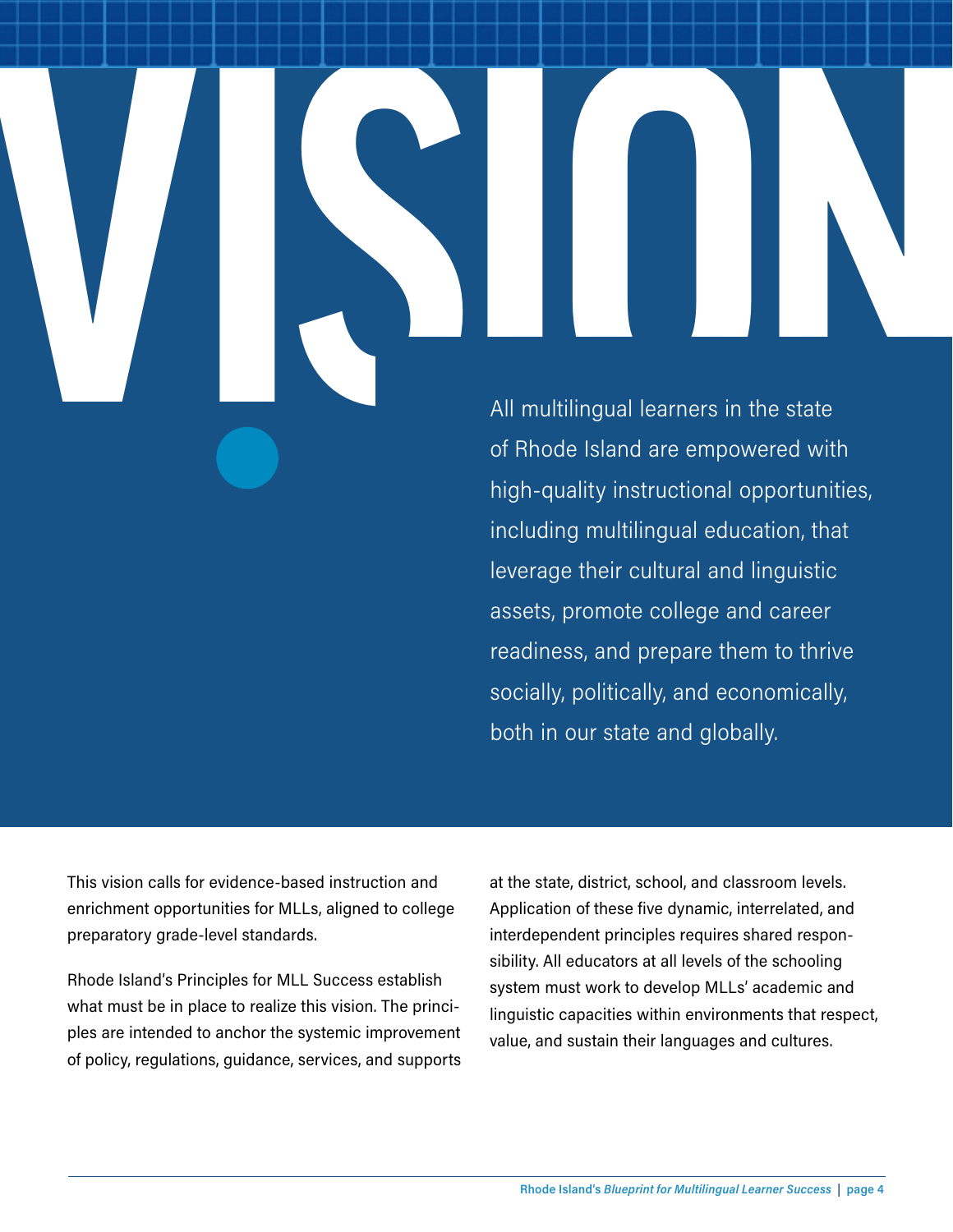### Rhode Island's Principles for MLL Success



#### Principle 1:

An asset-oriented system embraces expectations and approaches to value, respect, and sustain MLL languages and cultures.

#### Principle 2:

A high-quality instructional system (including curriculum, instruction, materials, assessments, and

professional learning) provides access to rigorous standardsaligned learning opportunities and empowers students.

#### Principle 3:

A family- and community-centered system maximizes the assets of families, communities, and schools so MLLs reach their full potential.

#### Principle 4:

A research- and data-informed system holds all educators responsible for continuously strengthening MLL education.

#### Principle 5:

A coherent and nimble system aligns policies, resources, and practices to increase MLL achievement.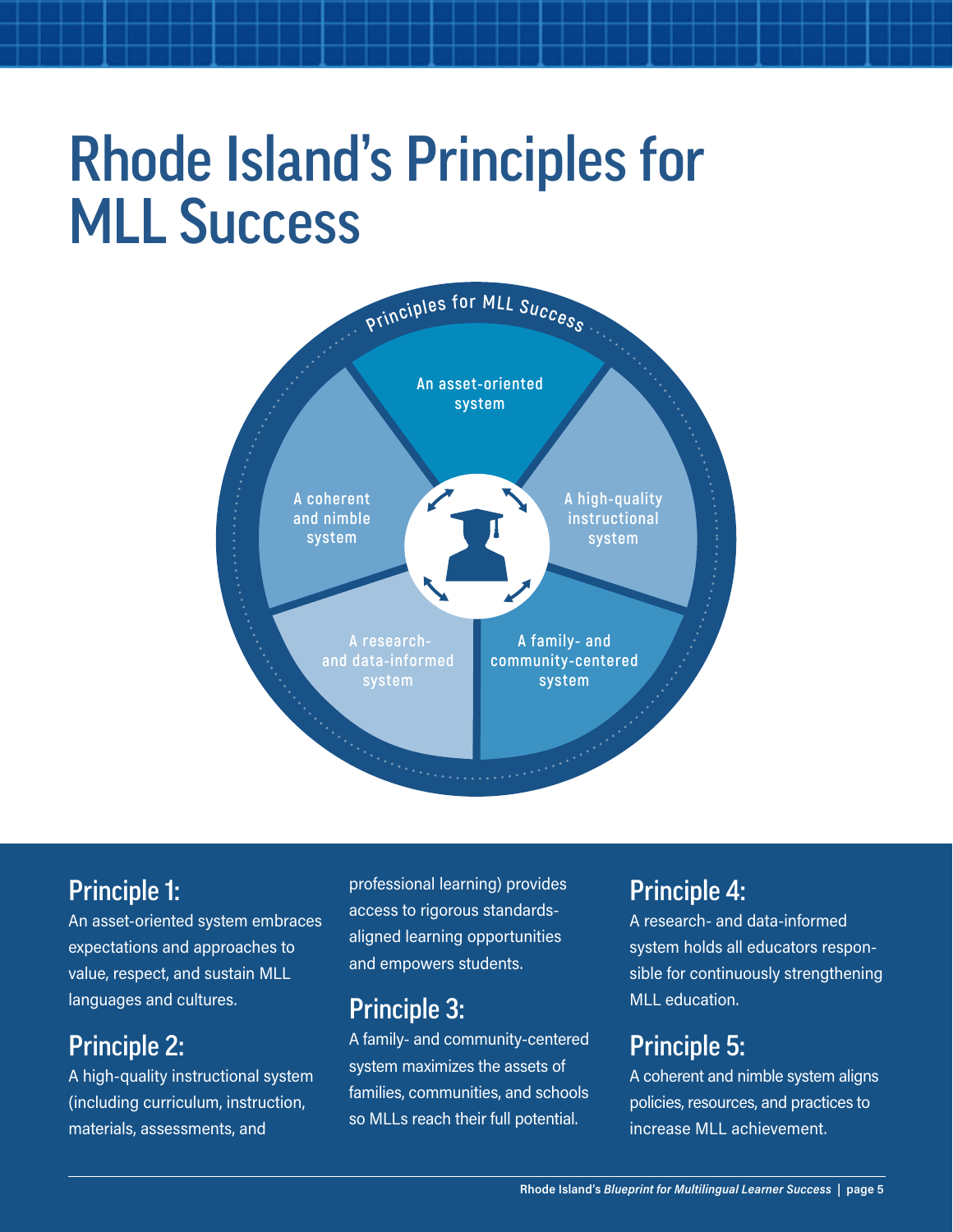Principle 1. **An asset-oriented system that embraces expectations and approaches to value, respect, and sustain MLL languages and cultures:**

- **• Leverages students' home languages, knowledge, and cultural assets to bridge prior knowledge to new knowledge and to make content meaningful and comprehensible;**
- **• Supports biliteracy and multilingual development through diverse pre-K–12 multilingual pathways and experiences;**
- **• Provides purposeful and targeted supports and services in English and home languages to meet the diverse needs of MLL student groups;**
- **• Creates structures and processes to engage the knowledge, cultures, and languages of MLL students in all educational opportunities and settings;**
- **• Strengthens the understanding of all educators (including classroom teachers, special educators,**



**paraprofessionals, MLL teachers, and school and district administrators) about the relationship between first-language development and second-, third-, or fourth-language development and builds their capacity to implement asset-oriented approaches in teaching and learning.**

Principle 2. **A high-quality instructional system (including curriculum, instruction, materials, assessments, and professional learning) that provides access to rigorous standards-aligned learning opportunities and empowers students:**

- **• Develops literacy, languages, and demanding grade-level, standards–aligned content knowledge simultaneously;**
- **• Requires daily explicit instruction on academic language, oral language, and disciplinary literacy development;**
- **• Engages MLLs in sustained, purposeful, and productive academic discourse, using peer collaboration structures;**
- **• Provides a variety of data-informed collaborative structures, supports, and access points to core content and language development to meet the diverse needs of MLLs, including intervention strategies and supports for differently abled MLLs from pre-kindergarten through 12th grade;**
- **• Provides MLLs with ongoing feedback on language proficiency and content knowledge development, using formative assessment in English and home languages.**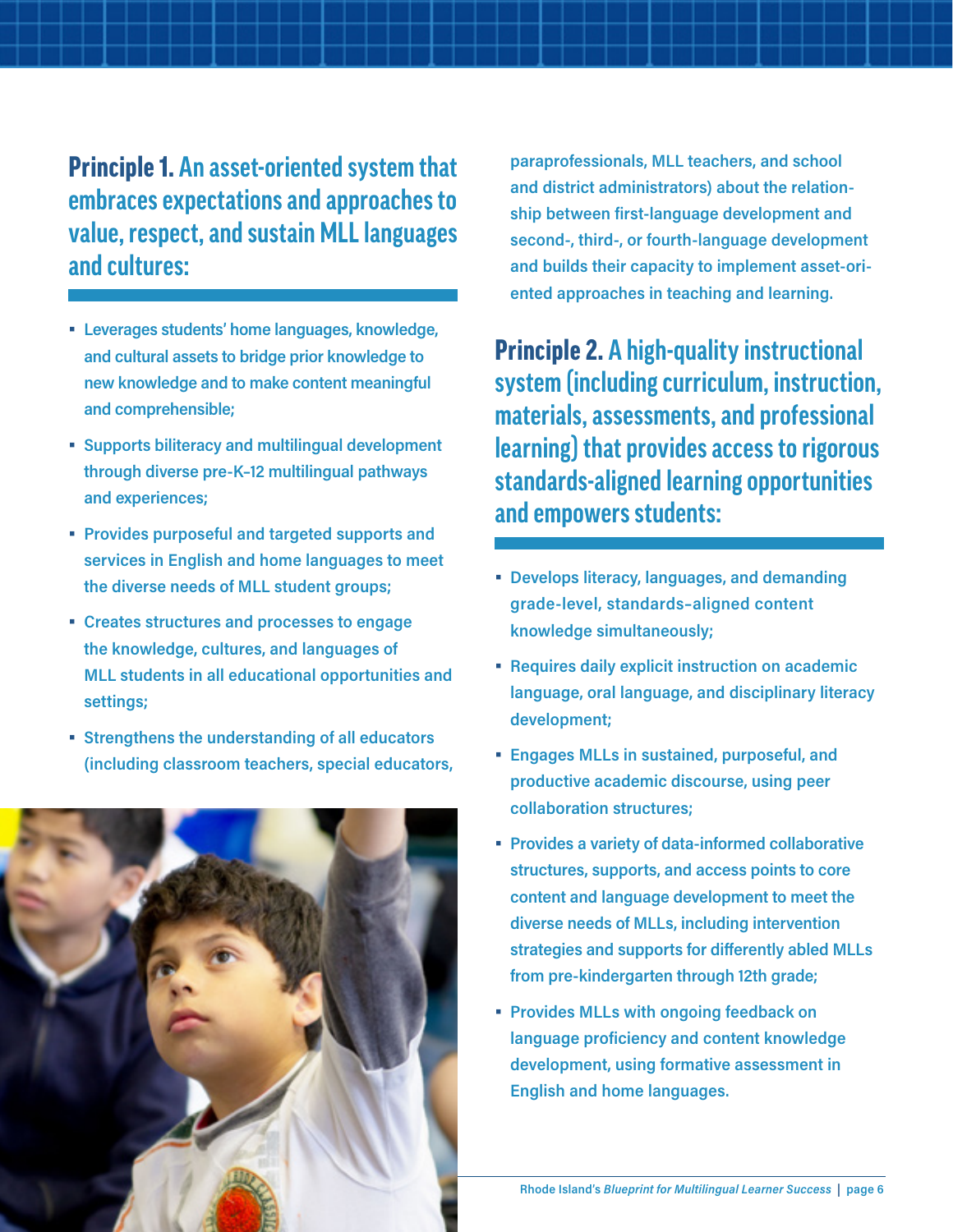- **• Builds all educators' knowledge of and ability to implement effective evidence-based practices for promoting the successful education of MLLs;**
- **• Strengthens all educators' knowledge and skills to implement formative assessment to inform instruction and use, interpret, and apply all assessment results for MLLs.**

#### Principle 3. **A family- and communitycentered system that maximizes the assets of families, communities, and schools so MLLs reach their full potential:**

- **• Leverages MLL families' knowledge, culture, and language assets to build strong learning communities;**
- **• Establishes structures and capacity development opportunities to strengthen partnerships among families, communities, and schools to advocate for MLLs, design equitable education, and strengthen decision-making that increases student achievement;**
- **• Collaboratively designs and implements, with families, communities, and schools, solutions to identified challenges to student achievement;**
- **• Co-constructs, with families, communication tools and resources disseminated in representative languages, using multiple modalities, to strengthen awareness of resources in schools and communities and increase use of aligned resources to support their well-being, participation, and decision-making;**

**• Develops educators skilled at establishing respectful partnerships with families of MLLs and advocating on behalf of MLLs for high-quality instruction and services.**

#### Principle 4. **A research- and datainformed system that holds all educators responsible for continuously strengthening MLL education:**

- **• Requires all teachers and leaders to share responsibility and accountability for MLLs' education;**
- **• Develops MLL instructional frameworks, services, and policies grounded in equity.**
- **• Provides time and structures to develop capacity for research and data use;**
- **• Secures and funds evidence-based, sustained, and purposeful MLL professional learning for all educators and leaders across and within systems;**
- **• Uses classroom observation protocols aligned to high-quality MLL instructional tenets in regular**  learning walks<sup>3</sup> to monitor implementation and **improve practice;**
- **Engages educators in equity audits<sup>4</sup> of practices, programs, policies, and decision-making throughout systems.**
- **• Secures valid and reliable assessments and implements culturally and linguistically appropriate monitoring systems;**
- **• Focuses on educators accelerating MLL progress through processes that use quantitative and**

<sup>3</sup> A learning walk is a short classroom visit that allows educators to reflect on student learning.

<sup>4</sup> An equity audit is a process for examining program and policy data to guarantee all students have access to quality educational opportunities, regardless of race, language, socioeconomic status, ability, or other identities.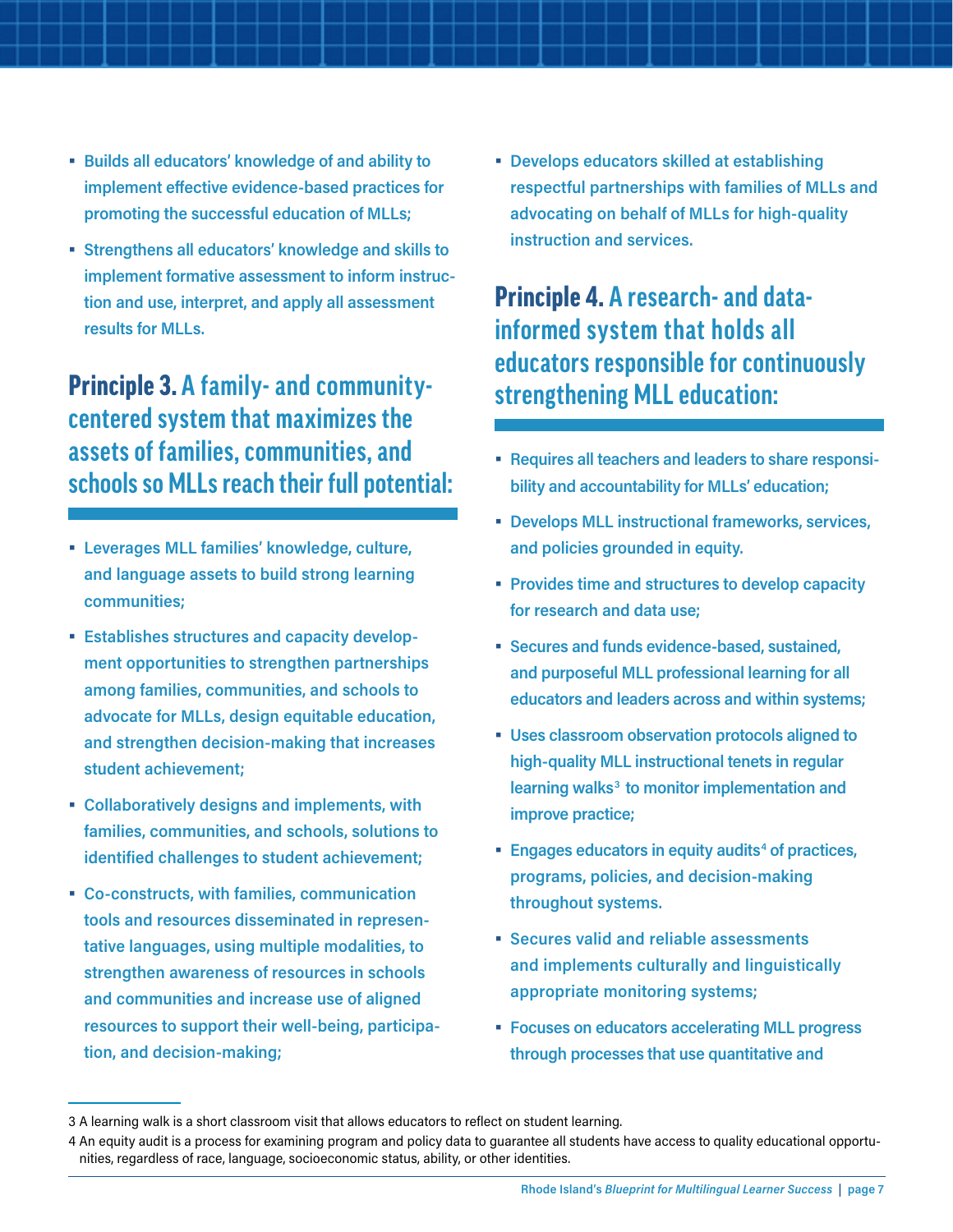**qualitative data to inform continuous improvement of practices and services.**

#### Principle 5. **A coherent and nimble system that aligns policies, resources, and practices to increase MLL achievement:**

- **• Defines non-negotiable, evidence-based core educational services that must be delivered at each level of the system, as well as areas where there is flexibility in service delivery;**
- **• Secures and allocates human and fiscal resources to support high-quality core instruction to meet the diverse needs of MLLs, including professional learning opportunities for all teachers and administrators;**
- **• Designs and implements high-quality instruction, guidance, services, and extended supports tailored to MLLs' diverse social, emotional, and academic needs;**
- **• Creates and adopts policies on college and career readiness education and guidance services to increase access and success for MLLs;**
- **• Structures regular collaborations within and across systems to increase and sustain productive and effective implementation of policies, services, and plans.**

Rhode Island's Principles for MLL Success will guide continuous improvement for MLLs at all levels of the educational system. Implementation of these five principles will strengthen our capacity to support parents' and students' aspirations and help MLL students meet ambitious goals. The state and its districts and schools will use these principles as a foundation when they analyze or design systemwide policies, programs, and practices.

Specifics about how we will implement the *Blueprint* are in Rhode Island's *Strategic Plan for MLL Success*. The Strategic Plan identifies goals, high-leverage strategies, and action steps to meet those goals as well as targeted student outcomes that will demonstrate MLL success.

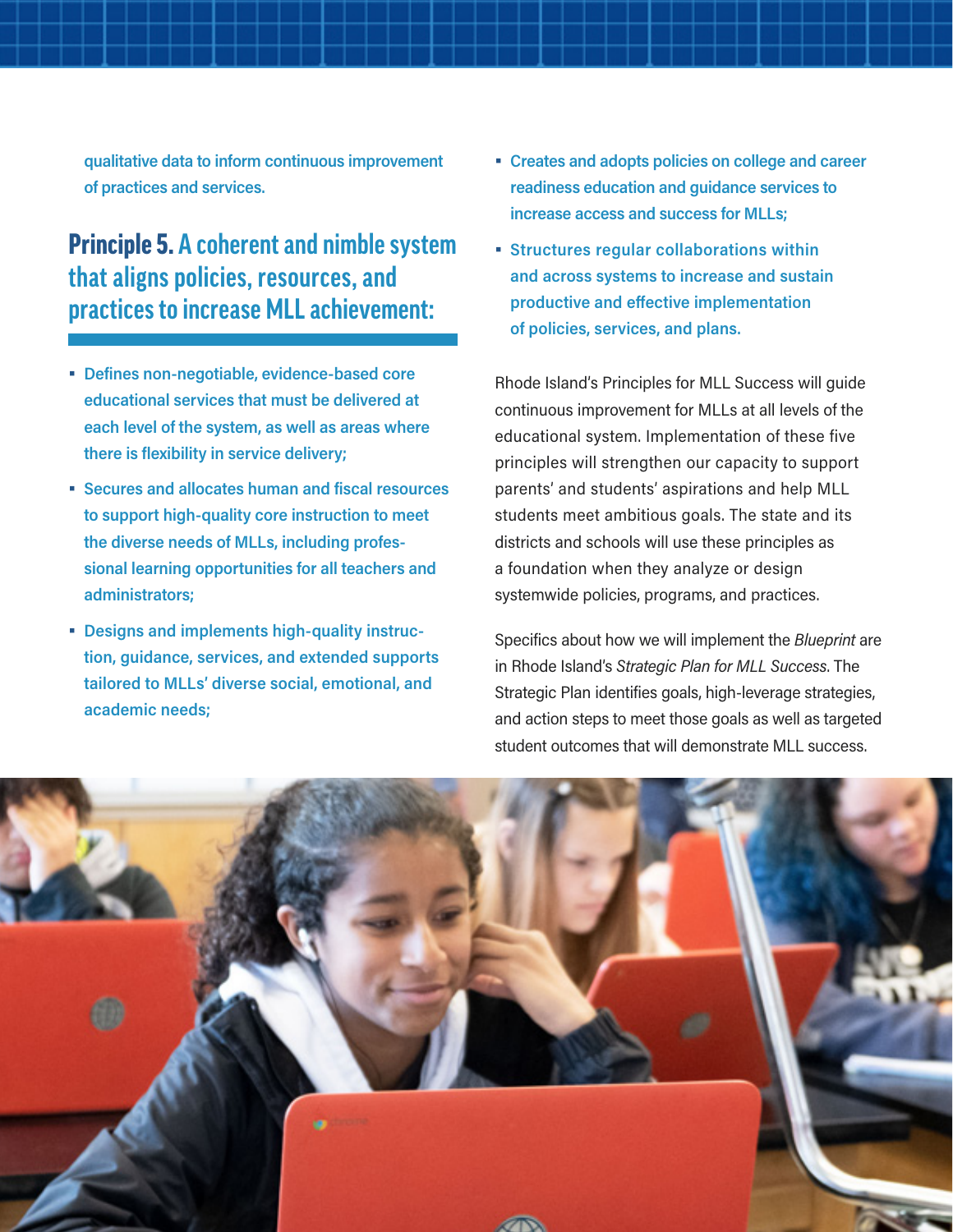# **CHARGE SERVICE A COMMITTED**, diverse, and talented team

A committed, diverse, and talented team of educators and members from local education agencies, universities, and community organizations contributed to the *Blueprint for MLL Success* workgroups. These individuals articulated the hopes, concerns, and aspirations of Rhode Island's community. The workgroups delved into research, analyzed data related to Rhode Island's MLLs, and developed the Blueprint to provide a framework for change. Districts and school communities are now charged with developing their own MLL improvement plans in alignment with Rhode Island's *Blueprint for MLL Success*.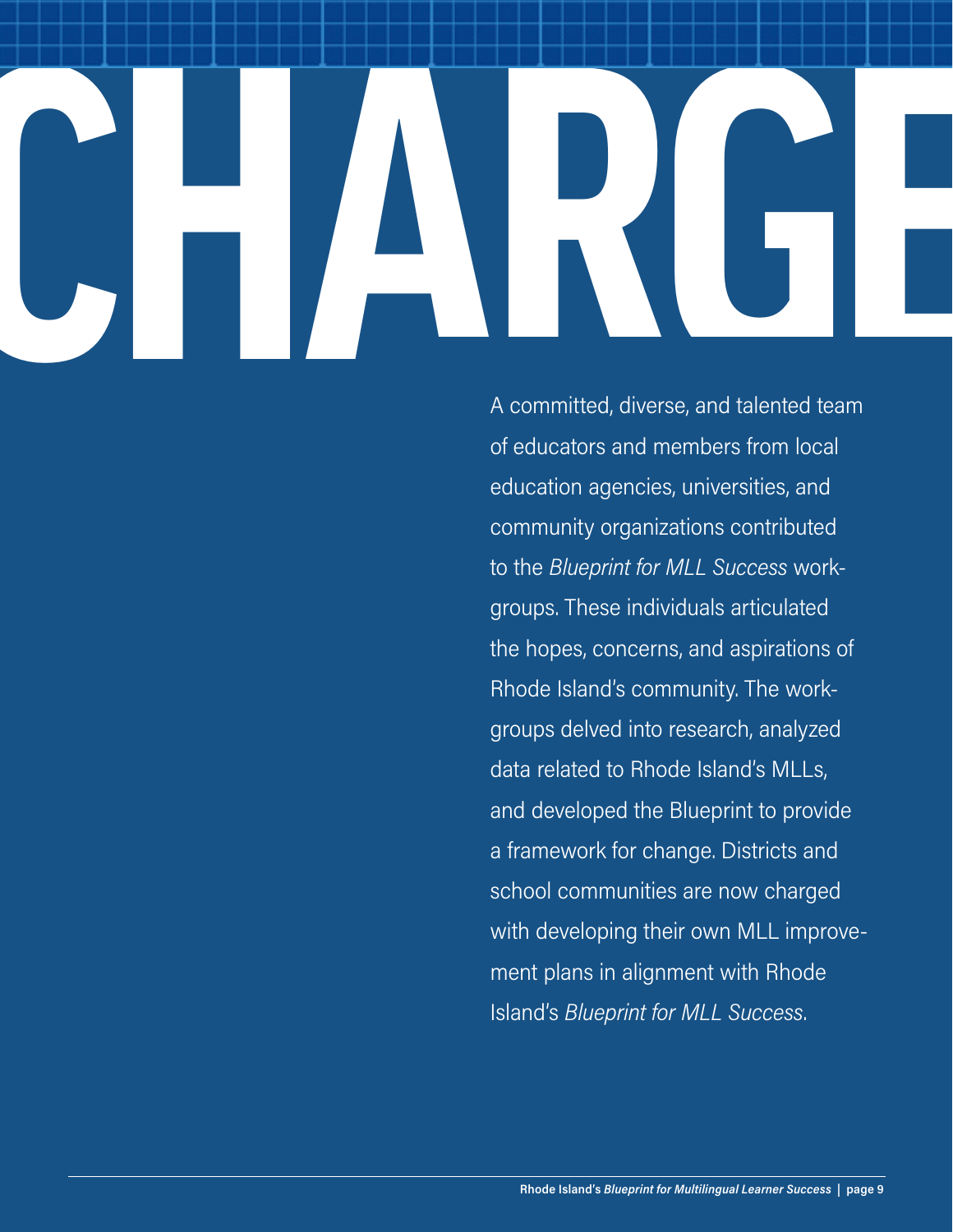## Acknowledgments

We thank the Region 2 Comprehensive Center for its support in facilitating the development of Rhode Island's *Blueprint for MLL Success* and would like to recognize the contributions of our *Blueprint for MLL Success* workgroups, which consisted of community stakeholders and staff at RIDE and PPSD.

#### Planning Team:

- **•** Angélica Infante-Green, Commissioner, RIDE
- **•** Lisa Foehr, Chief, Teaching & Learning, RIDE
- **•** David Sienko, Director, Office of Student, Community, & Academic Supports (OSCAS), RIDE
- **•** Flavia Molea Baker, MLL Program Coordinator, OSCAS, RIDE
- **•** Veronica Salas, MLL Specialist, OSCAS, RIDE

#### Workgroup Members:

- **•** Deborah Adekunle, Student, Youth in Action
- **•** Gloria Amaral, Bilingual Special Education Peer Support Coordinator, Rhode Island Parent Information Network
- **•** Yeimy Bakemon-Morel, Parent Advisory Council
- **•** Soledad Barreto, Director of Newcomer Program, PPSD
- **•** Deborah Belanger, Special Education Program Manager, Rhode Island Parent Information Network
- **•** Cameron Berube, Executive Director, Teaching & Learning, PPSD
- **•** Marcela Betancur, Executive Director, Latino Policy Institute
- **•** Alexa Brunton, Director of Program Continuum, Teach for America—Rhode Island
- **•** Colleen Burns Jermain, Superintendent, Newport Public Schools
- **•** Maribeth Calabro, President, Providence Teachers Union
- **•** Edda Carmadello, Executive Director, Specialized Instruction & Services, PPSD
- **•** Jennifer Carney, Director, Office of School System, Planning & Improvement, RIDE
- **•** Christopher Castillero, Math Specialist, Office of Instruction, Assessment & Curriculum, RIDE
- **•** Paige Clausius-Parks, Senior Policy Analyst, Rhode Island KIDS COUNT
- **•** Kathleen Cloutier, Executive Director, Dorcas International Institute of Rhode Island
- **•** Amy Correia, TESOL/BDL Lecturer, University of Rhode Island
- **•** Doris De Los Santos, Council Liaison, Providence City Council
- **•** Stephanie Downey-Toledo, Superintendent, Central Falls School District
- **•** Jennifer Efflandt, Executive Director, Multilingual Learners, PPSD
- **•** Laura Etkind, Director of Special Services, Achievement First
- **•** Laura Faria-Tancinco, President, Rhode Island Teachers of English Language Learners
- **•** Frank Flynn, President, Rhode Island Federation of Teachers & Healthcare Professionals
- **•** Scott Gausland, Director, Office of Data & Technology Services, RIDE